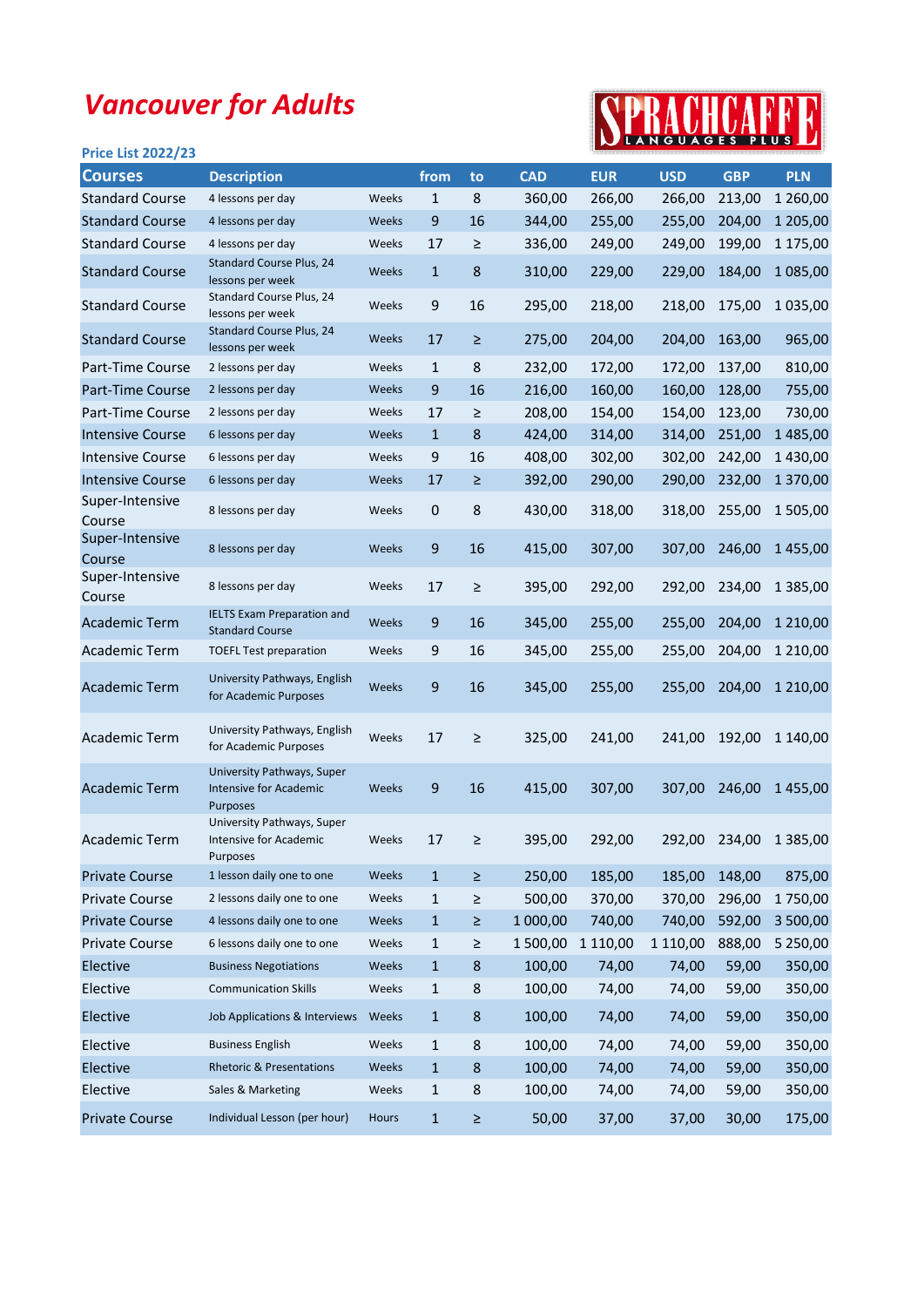| <b>Rooms</b>              |       | from | to     | <b>CAD</b> | <b>EUR</b> | <b>USD</b> | <b>GBP</b> | <b>PLN</b> |
|---------------------------|-------|------|--------|------------|------------|------------|------------|------------|
| Host Family, Double Room  | Weeks | 1    | ≥      | 260.00     | 192,00     | 192.00     | 154.00     | 910,00     |
| Host Family, Single Room  | Weeks | 1    | $\geq$ | 280,00     | 207,00     | 207,00     | 166,00     | 980,00     |
| Residence, Double Room    | Weeks | 1    | $\geq$ | 600,00     | 444,00     | 444.00     | 355,00     | 2 100,00   |
| Residence, Single Room    | Weeks | 1    | $\geq$ | 492.00     | 364,00     | 364.00     | 291.00     | 1720,00    |
|                           |       |      |        |            |            |            |            |            |
| <b>Rooms extra nights</b> |       | from | to     | <b>CAD</b> | <b>EUR</b> | <b>USD</b> | <b>GBP</b> | <b>PLN</b> |
| Host Family, Double Room  | Day   | 1    | $\geq$ | 52,00      | 38,00      | 38,00      | 31,00      | 182,00     |
| Host Family, Single Room  | Day   | 1    | ≥      | 56,00      | 41,00      | 41,00      | 33,00      | 196,00     |

Day 1 ≥ 120,00 89,00 89,00 71,00 420,00 Day 1 ≥ 98,00 73,00 73,00 58,00 344,00

Extra night prices are not including seasonal surcharges and possible catering costs

Residence, Double Room Residence, Single Room

| <b>Boards</b>     | for Roomtype             |             | <b>CAD</b> | <b>EUR</b> | <b>USD</b> | <b>GBP</b> | <b>PLN</b> |
|-------------------|--------------------------|-------------|------------|------------|------------|------------|------------|
| <b>Full Board</b> | Host Family, Double Room |             | 20.00      | 15,00      | 15.00      | 12.00      | 70,00      |
| <b>Full Board</b> | Host Family, Single Room |             | 20.00      | 15,00      | 15,00      | 12.00      | 70,00      |
| Half board        | Host Family, Double Room | is included | 0,00       | 0,00       | 0.00       | 0.00       | 0,00       |
| Half board        | Host Family, Single Room | is included | 0,00       | 0,00       | 0.00       | 0.00       | 0,00       |

| <b>Boards extra nights</b> |                          |             | <b>CAD</b> | <b>EUR</b> | <b>USD</b> | <b>GBP</b> | <b>PLN</b> |
|----------------------------|--------------------------|-------------|------------|------------|------------|------------|------------|
| <b>Full Board</b>          | Host Family, Double Room |             | 4,00       | 3,00       | 3.00       | 2,00       | 14,00      |
| <b>Full Board</b>          | Host Family, Single Room |             | 4,00       | 3,00       | 3.00       | 2,00       | 14,00      |
| Half board                 | Host Family, Double Room | is included | 0,00       | 0,00       | 0.00       | 0,00       | 0,00       |
| <b>Half board</b>          | Host Family, Single Room | is included | 0,00       | 0,00       | 0,00       | 0,00       | 0,00       |

| <b>Seasonsurcharges</b> |                         | <b>CAD</b> | <b>EUR</b> | <b>USD</b> | <b>GBP</b> | <b>PLN</b> |
|-------------------------|-------------------------|------------|------------|------------|------------|------------|
| Mid Season              | 03/04/2022 - 18/06/2022 | 32,00      | 24,00      | 24.00      | 19,00      | 110,00     |
| Mid Season              | 03/04/2022 - 18/06/2022 | 32,00      | 24,00      | 24.00      | 19,00      | 110,00     |
| High Season             | 19/06/2022 - 20/08/2022 | 60.00      | 44,00      | 44.00      | 36.00      | 210,00     |
| Mid Season              | 21/08/2022 - 17/09/2022 | 32.00      | 24,00      | 24.00      | 19.00      | 110,00     |
| Mid Season              | 21/08/2022 - 17/09/2022 | 32,00      | 24,00      | 24,00      | 19,00      | 110,00     |

|                    | Seasonsurcharges extra nights | <b>CAD</b> | <b>EUR</b> | <b>USD</b> | <b>GBP</b> | <b>PLN</b> |
|--------------------|-------------------------------|------------|------------|------------|------------|------------|
| Mid Season         | 03/04/2022 - 18/06/2022       | 6,00       | 5,00       | 5.00       | 4,00       | 22,00      |
| Mid Season         | 03/04/2022 - 18/06/2022       | 6,00       | 5,00       | 5,00       | 4,00       | 22,00      |
| <b>High Season</b> | 19/06/2022 - 20/08/2022       | 12,00      | 9,00       | 9.00       | 7,00       | 42,00      |
| Mid Season         | 21/08/2022 - 17/09/2022       | 6,00       | 5,00       | 5,00       | 4,00       | 22,00      |
| Mid Season         | 21/08/2022 - 17/09/2022       | 6,00       | 5,00       | 5,00       | 4,00       | 22,00      |

| <b>Fees</b>                        | <b>CAD</b> | <b>EUR</b> | USD    | <b>GBP</b>    | <b>PLN</b> |
|------------------------------------|------------|------------|--------|---------------|------------|
| <b>Accommodation Placement Fee</b> | 260.00     | 192.00     |        | 192.00 154.00 | 910.00     |
| <b>Course Enrollment Fee</b>       | 160.00     | 118.00     | 118.00 | 95.00         | 560.00     |
| <b>Registration Fee</b>            | 160.00     | 118.00     | 118.00 | 95.00         | 560.00     |

| <b>Transfers</b> | <b>Airport/Station</b>                                  | <b>CAD</b> | <b>EUR</b> | USD    | <b>GBP</b> | <b>PLN</b> |
|------------------|---------------------------------------------------------|------------|------------|--------|------------|------------|
| Oneway (Arrival) | YVR - Vancouver International Airport                   | 100.00     | 74.00      | 74.00  | 59.00      | 350.00     |
|                  | Oneway (Departure YVR - Vancouver International Airport | 75.00      | 56.00      | 56.00  | 44.00      | 265.00     |
| Return           | YVR - Vancouver International Airport                   | 175.00     | 130.00     | 130.00 | 104.00     | 615.00     |